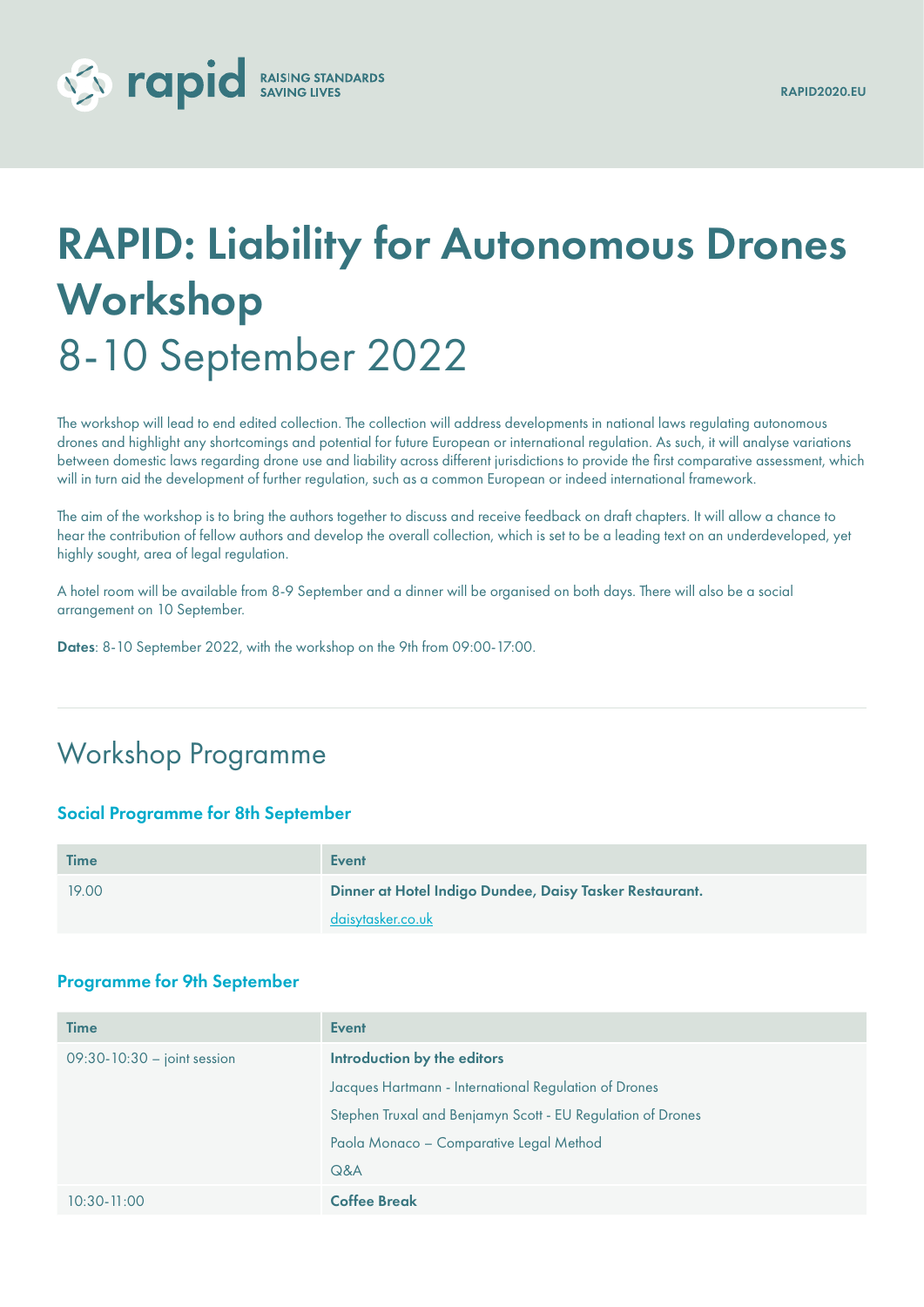

| $11:00 - 12:30$ - Parallel sessions | <b>Chair: Jacques Hartmann</b><br>Discussant: Anna Masutti<br>Kajtar Gabor & Balázs Tőkey<br>(Hungary)<br>Kristiaan Bernauw (Belgium)<br>$\bullet$                                                                                                  | <b>Chair: Stephen Truxal</b><br>Discussant: Andrea Bertolini<br>Maria Dragun-Gertner & Zuzanna<br>$\bullet$<br>Poplowska Dabrowska (Poland)<br>Karmen Luttman (Slovenia)<br>$\bullet$<br>Jonas Knetsch (France)<br>$\bullet$ |
|-------------------------------------|-----------------------------------------------------------------------------------------------------------------------------------------------------------------------------------------------------------------------------------------------------|------------------------------------------------------------------------------------------------------------------------------------------------------------------------------------------------------------------------------|
| $12:30 - 14:00$                     | Lunch at Hotel Indigo                                                                                                                                                                                                                               |                                                                                                                                                                                                                              |
| 14:00-15.30 - Parallel sessions     | <b>Chair: Andrea Bertolini</b><br><b>Discussant: Jacques Hartmann</b><br>Veronika Žolnerčíková (Czech<br>Republic)<br>George Leloudas (UK)<br>Stephan Hobe (Germany)<br>$\bullet$                                                                   | <b>Chair: Anna Masutti</b><br><b>Discussant: Stephen Truxal</b><br>Michael Chatzipanagiotis (Cyprus)<br>$\bullet$<br>Mikko Huttunen (Finland)<br>$\bullet$<br>Adina Buciuman (Romania)<br>$\bullet$                          |
| 15.30-19.00                         | <b>Visit to V&amp;A Museum</b><br>Designed by Japanese architect Kengo Kuma, the V&A is the first design museum in<br>Scotland, pre-pandemic it regularly attracted tens of thousands of visitors from around<br>the world.<br>www.vam.ac.uk/dundee |                                                                                                                                                                                                                              |
| 19.00-21.00                         | Dinner, restaurant tbc                                                                                                                                                                                                                              |                                                                                                                                                                                                                              |

## Social Programme for 10th September

| Time        | <b>Event</b>                                                                                                                                                                                                                                                                                                                                                                                                    |
|-------------|-----------------------------------------------------------------------------------------------------------------------------------------------------------------------------------------------------------------------------------------------------------------------------------------------------------------------------------------------------------------------------------------------------------------|
| 09.00-14.00 | Trip by bus to Lindores Abbey Distillery                                                                                                                                                                                                                                                                                                                                                                        |
|             | We will check out from the hotel and bring luggage to be stored on the bus as we travel<br>to Lindores Abbey Distillery and then onto Edinburgh. This historic distillery has close ties<br>to the earliest formation of Scottish Whiskey. Lindores Single Malt Scotch Whisky won<br>the Double Gold Prize at the World Spirits Competition 2022, making it amongst one of<br>the finest products in the world. |
|             | lindoresabbeydistillery.com                                                                                                                                                                                                                                                                                                                                                                                     |
| 14.00       | <b>Bus trip to Edinburgh.</b>                                                                                                                                                                                                                                                                                                                                                                                   |
|             | From the distillery we will continue by bus to Edinburgh, so checkout in the morning and<br>bring your luggage on the bus.                                                                                                                                                                                                                                                                                      |